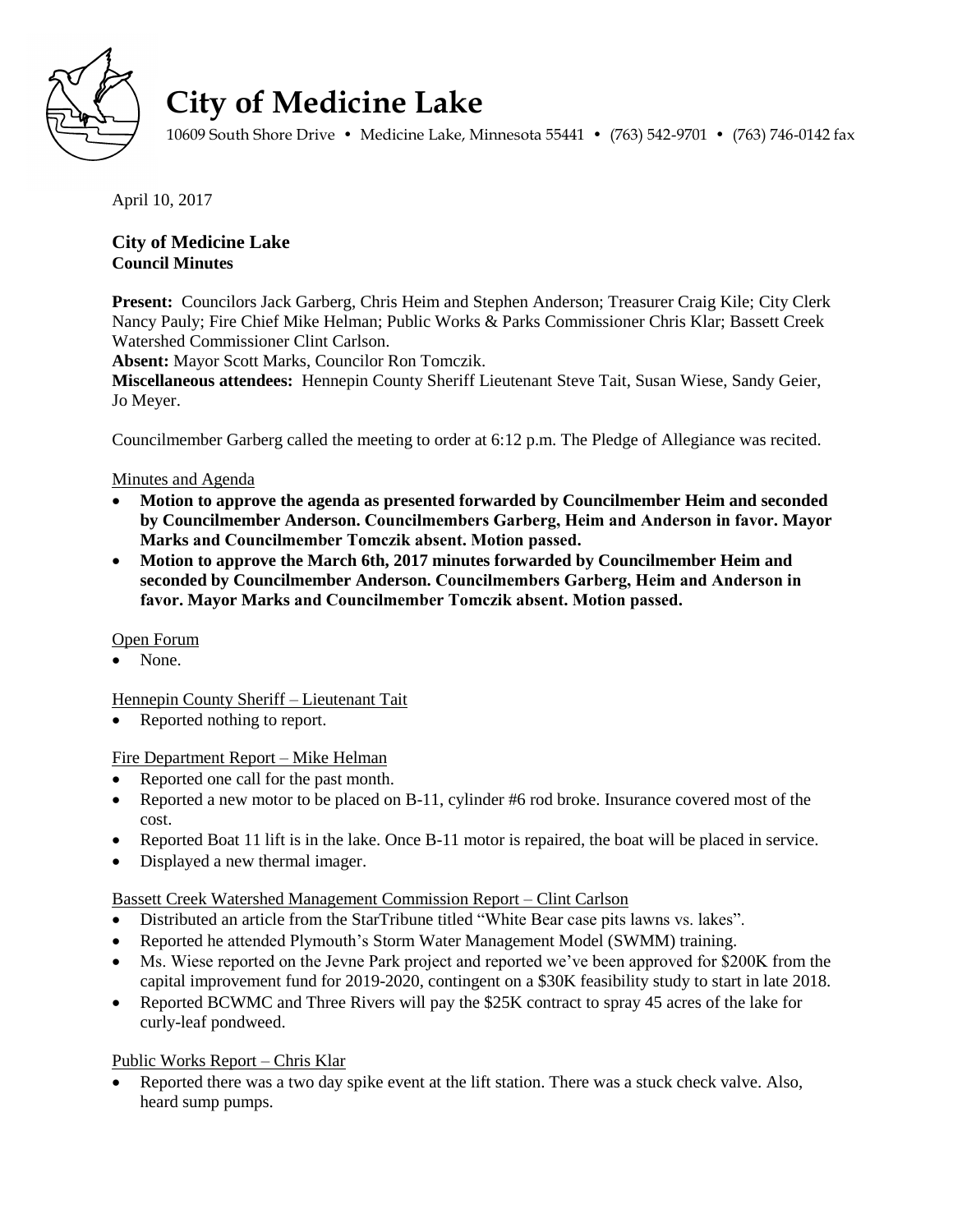• Reported there is a meeting coming up with SEH for lining the sewer.

## Parks Report – Chris Klar

- Reported the parks have opened.
- Reported the tennis court held up well over the winter.

## Treasurer's Report-Craig Kile

- Receipts in reporting period: \$4,301
- Receipts year to date: \$16,229
- Disbursements in reporting period: \$26,455
- Disbursements year to date: \$80,908
- **Motion to approve the summary spending, receipts and cash balances through April 9, 2017 forwarded by Councilmember Anderson and seconded by Councilmember Heim. Councilmembers Garberg, Heim and Anderson in favor. Mayor Marks and Councilmember Tomczik absent. Motion passed.**

### Officer Reports:

Councilmember Heim

 Reported the upcoming meeting with SEH will get momentum going for working on the sewer system.

## Councilmember Anderson

• Reported nothing to report.

## Councilmember Garberg

- Reported the streets have been cleaned.
- Reported the DNR is now involved with the goose roundup. It requires a lot of paper. He handed it off to Three Rivers.

### Councilmember Tomczik

No report.

# Mayor Marks

• No report.

### Unfinished Business

None.

### New Business

• None

**Motion to adjourn forwarded by Councilmember Anderson and seconded by Councilmember Heim. Councilmembers Garberg, Heim and Anderson in favor. Mayor Marks and Councilmember Tomczik absent. Motion carried at 6:39 p.m.**

Respectfully submitted,